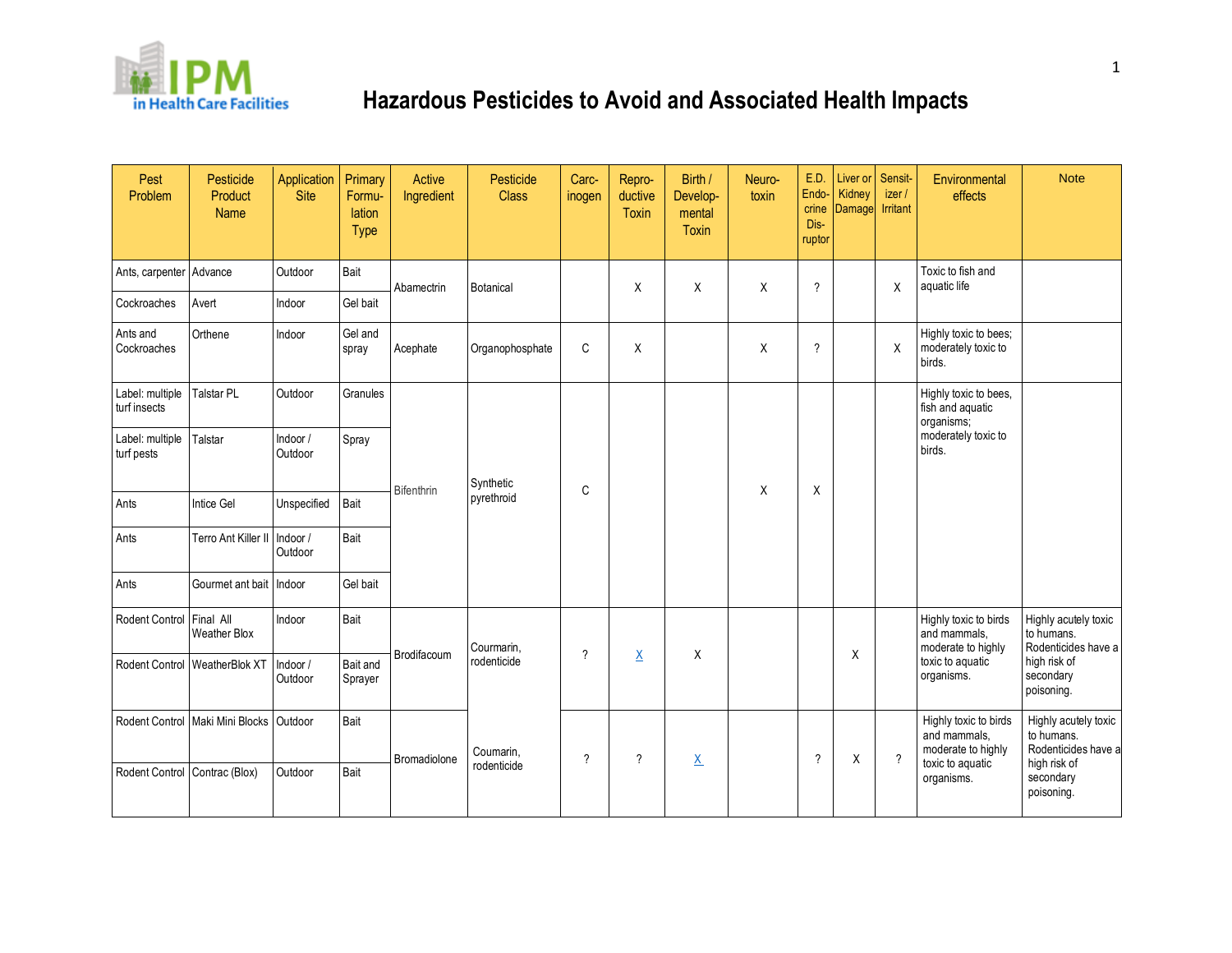

| Pest<br>Problem                  | Pesticide<br>Product<br><b>Name</b>    | Application<br><b>Site</b> | Primary<br>Formu-<br>lation<br><b>Type</b> | Active<br>Ingredient | Pesticide<br><b>Class</b>                      | Carc-<br>inogen | Repro-<br>ductive<br><b>Toxin</b> | Birth /<br>Develop-<br>mental<br>Toxin | Neuro<br>-toxin | E.D.<br>Endo-<br>crine<br>Dis-<br>ruptor | Liver or Sensit-<br>Kidney<br>Damage | izer /<br><b>Irritant</b> | Environmental<br>effects                                                                               | <b>Note</b>                                                                                          |
|----------------------------------|----------------------------------------|----------------------------|--------------------------------------------|----------------------|------------------------------------------------|-----------------|-----------------------------------|----------------------------------------|-----------------|------------------------------------------|--------------------------------------|---------------------------|--------------------------------------------------------------------------------------------------------|------------------------------------------------------------------------------------------------------|
| Termites                         | Phantom                                | Indoor                     | Spray                                      | Chlorfenapyr         | Pyrazole                                       | C               |                                   |                                        |                 | $\gamma$                                 |                                      | $\underline{X}$           | Extremely toxic to<br>birds.                                                                           |                                                                                                      |
| and wood<br>infesting<br>insects | Crawling, flying Tempo Ultra WP Indoor |                            | Spray                                      | Beta-Cyfluthrin      | Synthetic<br>pyrethroid                        |                 | X                                 |                                        | Χ               | X                                        | Χ                                    | X                         | Highly toxic to aquatic<br>organisms and honey<br>bees.                                                |                                                                                                      |
| Ants and<br>Cockroaches          | Demon Max                              | Unspecified                | Spray                                      | Cypermethrin         | Synthetic<br>pyrethroid                        | C               | X                                 | X                                      | Χ               | X                                        | X                                    | X                         | Toxic to bees, fish,<br>and aquatic<br>organisms                                                       |                                                                                                      |
| Ants and<br>Cockroaches          | <b>Delta Dust</b>                      | Indoor                     | Dust                                       | Deltamethrin         | Synthetic<br>pyrethroid                        |                 | $\underline{X}$                   | $\underline{X}$                        | $\underline{X}$ | Χ                                        |                                      | X                         | Toxic to fish, aquatic<br>organisms,<br>amphibians, bees.                                              |                                                                                                      |
| Ants and<br>Cockroaches          | Suspend SC                             | Indoor                     | Spray                                      |                      |                                                |                 |                                   |                                        |                 |                                          |                                      |                           |                                                                                                        |                                                                                                      |
| <b>Rodent Control</b>            | Generation mini<br>blocks              | Outdoor                    | Bait                                       | Difethialone         | Rodenticide                                    |                 | $\underline{\mathsf{X}}$          | $\overline{\phantom{a}}$               |                 | $\gamma$                                 | $\underline{\mathsf{X}}$             |                           | Highly toxic to birds<br>and mammals,<br>moderate to highly<br>toxic to fish and<br>aquatic organisms. | Highly acutely toxic<br>to humans.<br>Rodenticides have a<br>high risk of<br>secondary<br>poisoning. |
| Rodent Control Ditrac Tracking   | Powder                                 | Indoor /<br>Outdoor        | Dust                                       | Diphacinone          | Indandione (anti-<br>coagulant<br>rodenticide) | $\gamma$        | $\gamma$                          | $\gamma$                               | $\underline{X}$ | $\gamma$                                 | X                                    | $\gamma$                  | Highly toxic to birds<br>and mammals,<br>moderate to highly<br>toxic to fish and<br>aquatic organisms. | Highly acutely toxic<br>to humans.<br>Rodenticides have a<br>high risk of<br>secondary poisoning     |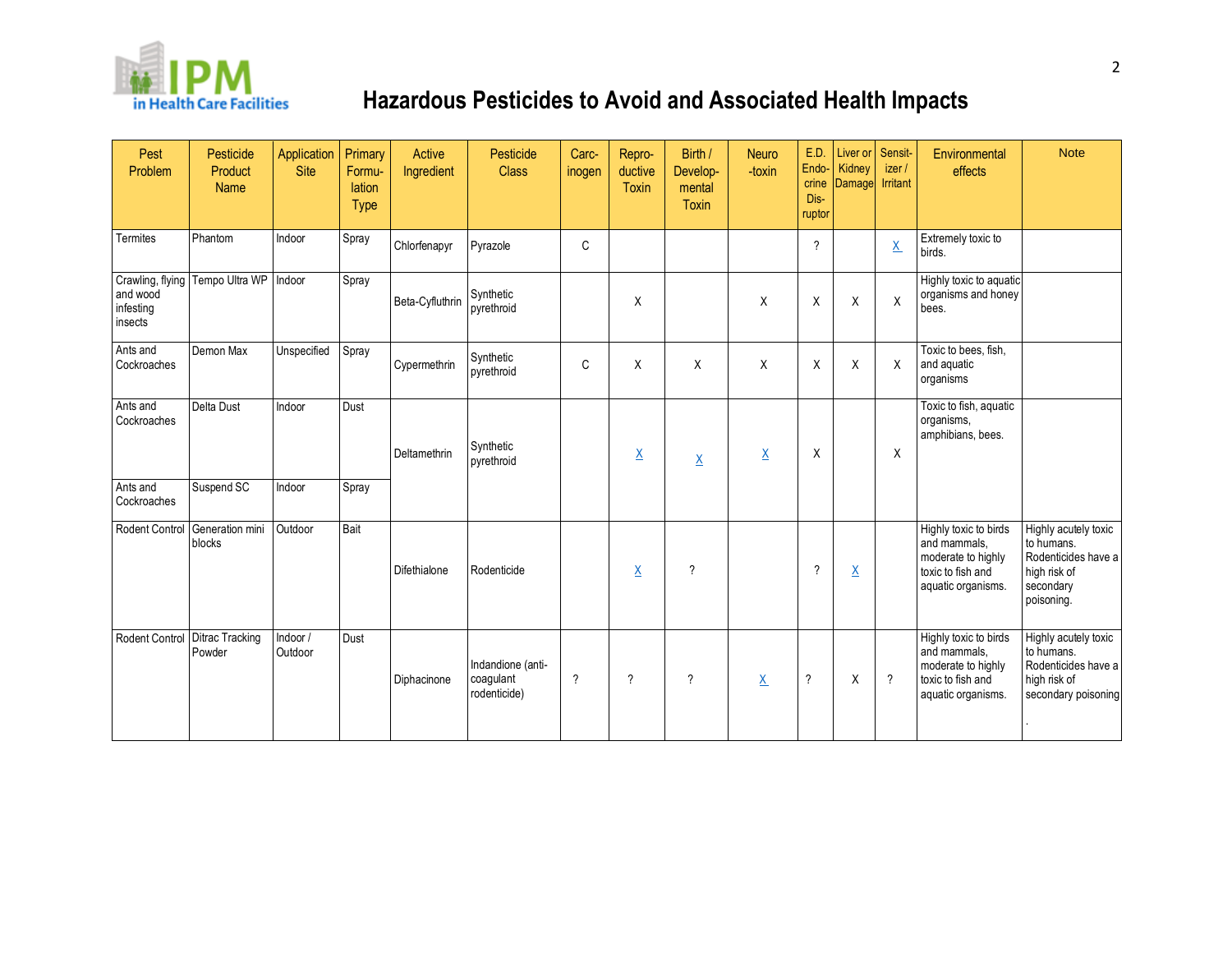

| Pest<br>Problem                              | Pesticide<br>Product<br>Name | Application<br>Site        | Primary<br>Formu-<br><b>lation</b><br><b>Type</b> | Active<br>Ingredient  | Pesticide<br><b>Class</b>        | Carc-<br>inogen | Repro-<br>ductive<br><b>Toxin</b> | Birth /<br>Develop-<br>mental<br>Toxin | <b>Neuro</b><br>-toxin | E.D.<br>Endo-<br>crine<br>Dis-<br>ruptor | Liver or<br>Kidney<br>Damage | Sensit-<br>izer /<br><b>Irritant</b> | Environmental<br>effects                               | <b>Note</b> |
|----------------------------------------------|------------------------------|----------------------------|---------------------------------------------------|-----------------------|----------------------------------|-----------------|-----------------------------------|----------------------------------------|------------------------|------------------------------------------|------------------------------|--------------------------------------|--------------------------------------------------------|-------------|
| <b>Termites</b>                              | Termidor SC                  | Indoor /<br>Outdoor        | Spray                                             |                       |                                  |                 |                                   |                                        |                        |                                          |                              |                                      | Toxic to birds, bees,<br>fish and aquatic<br>organisms |             |
| Ants                                         | Maxforce                     | Indoor                     | Gel bait                                          | Fipronil              | Pyrazole                         | C               |                                   | $\underline{X}$                        | Χ                      | X                                        | X                            | X                                    |                                                        |             |
| Ant, Carpenter                               | Maxforce                     | Indoor                     | Bait<br>station                                   |                       |                                  |                 |                                   |                                        |                        |                                          |                              |                                      |                                                        |             |
| Cockroaches                                  | Maxforce FC                  | Indoor                     | <b>Gel Bait</b>                                   |                       |                                  |                 |                                   |                                        |                        |                                          |                              |                                      |                                                        |             |
| Cockroaches                                  | <b>Combat Source</b><br>Kill | Unspecified                | Solid Bait                                        |                       |                                  |                 |                                   |                                        |                        |                                          |                              |                                      | Toxic to fish and<br>aquatic organisms.                |             |
| Ants                                         | Maxforce                     | Indoor                     | Bait                                              | Hydra-<br>methylnon   | Insecticide                      | C               | X                                 | X                                      |                        | $\underline{X}$                          | Χ                            | X                                    |                                                        |             |
| Cockroaches                                  | Maxforce                     | Indoor /<br>Outdoor        | Bait<br>station                                   |                       |                                  |                 |                                   |                                        |                        |                                          |                              |                                      |                                                        |             |
| Roach Control                                | Gentrol IGR                  | Indoor                     | Spray                                             | Hydroprene            | Botanical                        | D               | $\gamma$                          | $\overline{?}$                         |                        | $\overline{\phantom{a}}$                 |                              | X                                    | Environmental fate is<br>unavailable.                  |             |
| White grubs                                  | <b>MERIT</b>                 | Outdoor                    | Granular                                          |                       |                                  |                 |                                   |                                        |                        |                                          |                              |                                      | Potental leacher, toxic<br>to birds, bees, fish,       |             |
| Cockroaches                                  | PreEmpt                      | Unspecified                | Gel bait                                          | Imidacloprid          | Chloronicotinyl                  | Ε               | X                                 |                                        |                        | $\boldsymbol{\mathcal{P}}$               |                              |                                      | and aquatic<br>organisms.                              |             |
| <b>Broadleaf</b><br>weeds                    | Barricade                    | Outdoor                    | Liquid                                            | Prodiamine            | 2,6-Dinitroaniline,<br>herbicide | $\mathsf C$     |                                   |                                        |                        | X                                        |                              |                                      |                                                        |             |
| Broad spectrum Demand CS<br>turf insecticide |                              | Indoor                     | Spray<br>Foam                                     | Lambda<br>Cyhalothrin | Synthetic<br>pyrethroid          | D               |                                   |                                        | X                      | X                                        |                              | X                                    | Toxic to bees, fish,<br>and aquatic<br>organisms       |             |
| Pest<br>Problem                              | Pesticide<br>Product<br>Name | Application<br><b>Site</b> | Primary<br>Formu-                                 | Active<br>Ingredient  | Pesticide<br><b>Class</b>        | Carc-<br>inogen | Repro-<br>ductive<br><b>Toxin</b> | Birth /<br>Develop-                    | Neuro<br>-toxin        | E.D.<br>Endo-<br>crine                   | Liver or<br>Kidney<br>Damage | Sensit-<br>izer /<br>Irritant        | Environmental<br>effects                               | <b>Note</b> |